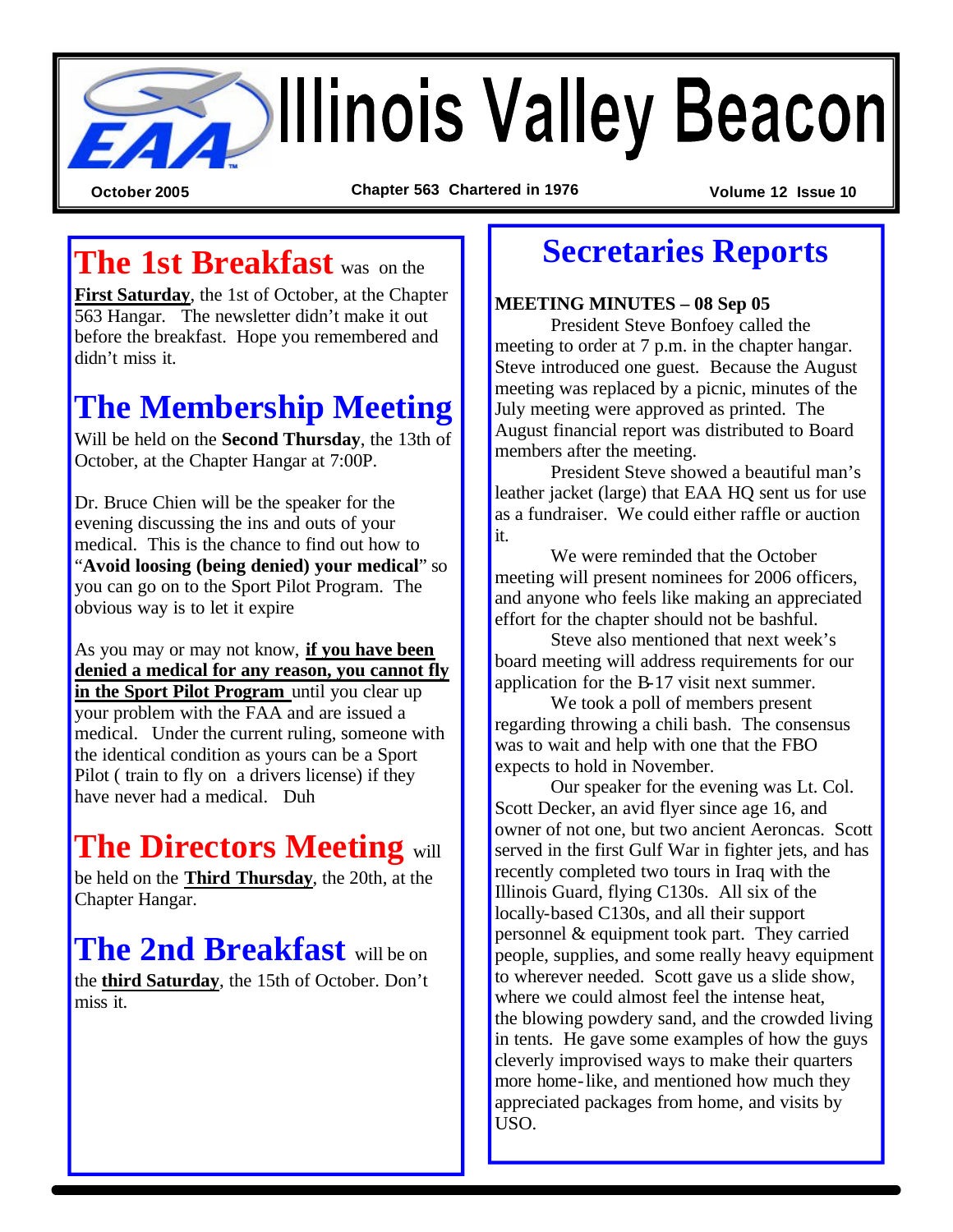Scott received a warm round of applause for his efforts. Respectfully Submitted, Bill Engel, Secretary

#### **BOARD MINUTES – Sep 15, 05**

President Steve Bonfoey called the meeting to order at 7 p.m. in the chapter hangar. Present were directors Bonfoey, Caudill, Engel, Hounshell and Pilon. Minutes of the August board meeting were approved as printed. A copy of the August finances was reviewed and approved. There has been no activity on an improved form of financial reporting, but several alternatives were discussed, and J. Pilon will pursue.

The primary part of **Old Business** was discussing our application for a B-17 visit next year.

We determined what items should be discussed tomorrow at a meeting with GPAA and Byerly personnel, and which items are more appropriate for later. Special Events Chair Bill Hounshell volunteered to write up a summary of that meeting.

Our **Program** for the October meeting will be a presentation by Dr. Bruce Chien on passing your airman's medical exam. Also, the Nominating Committee will present their suggestions for 2006 directors. If you are interested in a board slot, please don't be bashful.

Regarding **Properties & Safety**, some of our tables are in bad shape, and an overhead projector and some cabinets would be very useful. The Chair was asked to post on the bulletin board a "wish list" of things we need.

Under **Special Events**, our Christmas Luncheon will be Saturday December 4 at Wildlife Prairie Park. The entertainment is being looked into. The beautiful man's leather jacket donated by Oshkosh will be raffled off then.

Our **Youth Outreach** will be furthered by a Young Eagles group from Jerry Peacock's church on October 22.

There being no **New Business**, the meeting adjourned.

Respectfully Submitted, Bill Engel, Secretary

#### **BD-5 UPDATE**

This is one of a series of articles that will describe progress on the build of our "personal fighter plane", which was donated to the chapter for educational and promotional purposes. So far, a rolling stand has been built to hold the plans, some common parts like rivets, and a few tools. The "bedplate" table has arrived, and the fuselage sections have been assembled on it.

Next we will review the work done to date, by going through the detailed step-by-step plans so we know how best to proceed.

Anyone who would like to participate is welcome. Just indicate your interest by giving your email address to Bill Engel (engelwk@mtco.com) and you will be kept informed. We plan to set a casual schedule, make sure everyone who "wants in" understands what's needed, and let them pick out a portion of the project to work on. Onward and upward!

#### B-17 MEETING WITH PIA AIRPORT AUTHORITY AND FBO

Steve Bonfoey, Morrie Caudill and Bill Hounshell met with Solomon Balraj and Chuck Atkins (FBO Line Services Manager) on September 16 to discuss our proposed application to have the EAA B-17 visit PIA next summer. They were both very supportive of the event. Solomon offered a number of helpful suggestions. He volunteered to advertise our event on the PIA flight monitor screens located in the terminal building and on the PIA website. He also offered to work with our Promotion Chairman to take advantage of the Airport Authority media connections. Chuck Atkins offered to make the FBO north ramp available, to provide electrical hookups for the EAA trailers and to provide a fuel discount for the B-17. He will look into the use of an FBO crew car for the B-17 crew. All issues were discussed: Security, communications, insurance, crowd control, B-17 flight coordination with regular airline ops, parking, soft drink sales, sanitary facilities and trash disposal. Each issue was considered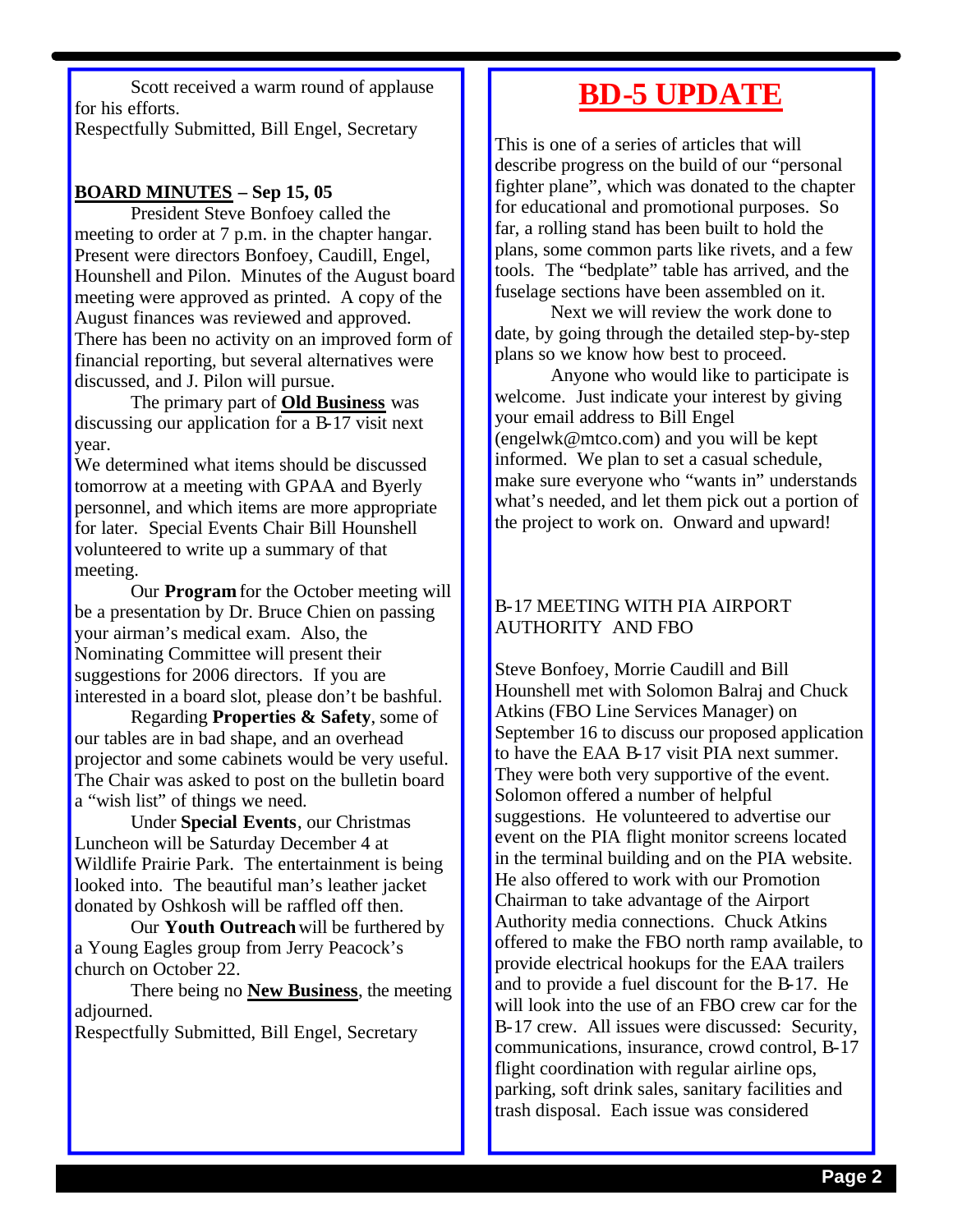manageable with help from the Airport Authority and the FBO. Steve submitted our application to EAA on September 20. We should be advised if PIA will be included on the tour sometime early in 2006.

### **Chapter Hangar Wish List**

large screen TV rolling TV stand - 42 in. high approx DVD player printer/copier/scanner laptop computer(s) for financial records, etc. long, folding breakfast tables large round meeting table blackboard or whiteboard overhead projector large cabinets on casters

Can you help us obtain any of these? Please call the Properties Chm. Thanks! Bill Engel - 691.6466

# **Check Out The Leather**

**Jacket** on the next page. The EAA has donated this one to the Chapter to raffle off for a Chapter fund raiser. More information at the next meeting.



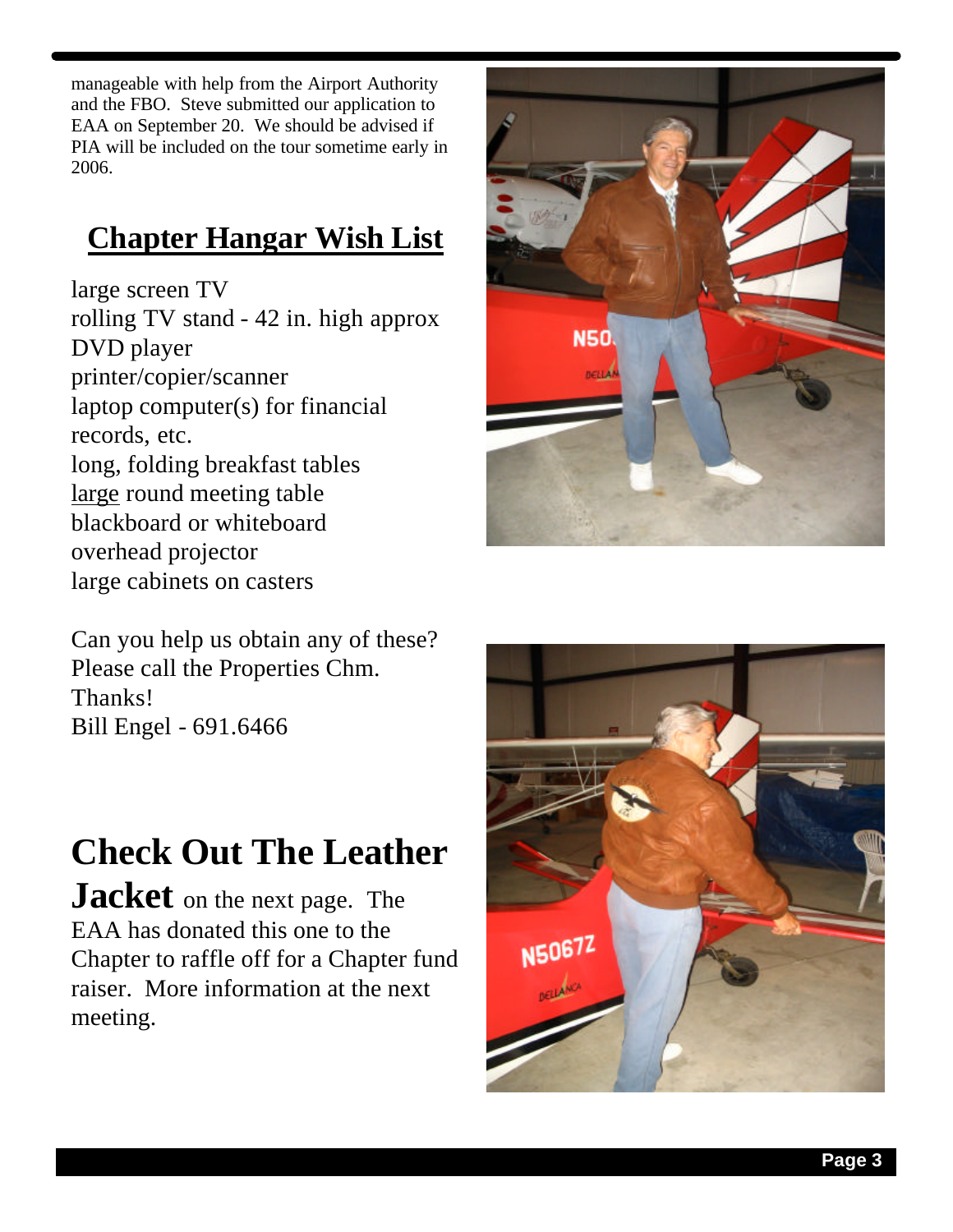|                 | Calendar of Events 2005 |                                      |                                     |  |  |
|-----------------|-------------------------|--------------------------------------|-------------------------------------|--|--|
|                 | <b>Breakfasts</b>       | <b>Membership</b><br><b>Meetings</b> | <b>Directors</b><br><b>Meetings</b> |  |  |
| <b>January</b>  | 1 and 15                | 13                                   |                                     |  |  |
| February        | 5 and 19                | 10                                   | 17                                  |  |  |
| <b>March</b>    | 5 and 19                | 10                                   | 17                                  |  |  |
| <b>April</b>    | 2 and 16                | 14                                   | 21                                  |  |  |
| <b>May</b>      | <b>7 and 21</b>         | 12                                   | 19                                  |  |  |
| June            | 4 and 18                | 9                                    | 16                                  |  |  |
| July            | 2 and 16                | 14                                   | 21                                  |  |  |
| <b>August</b>   | <b>6 and 20</b>         | 11                                   | 18                                  |  |  |
| September       | 3 and 17                | 8                                    | 15                                  |  |  |
| <b>October</b>  | 1 and 15                | 13                                   | 20                                  |  |  |
| <b>November</b> | 5 and 19                | 10                                   | 17                                  |  |  |
| <b>December</b> | 3 and 17                | 8                                    | 15                                  |  |  |
|                 |                         |                                      |                                     |  |  |

## **Calendar of Events 2005**

**Speakers/Presentations/Activities:**

| January - Alan Lurie (GPS)   | May –Jim and Kurt Hannemann       | September-Scott Decker                                                                                   |  |
|------------------------------|-----------------------------------|----------------------------------------------------------------------------------------------------------|--|
| <b>February -Niel Pobanz</b> | June – Adama Allmond              | <b>October - Bruce Chien</b><br>"How to avoid failing your"<br>medical"<br><b>Nomination of Officers</b> |  |
| <b>March-Project Visit</b>   | <b>July - Chapter Round Table</b> | November- Election of Offi<br>cers                                                                       |  |
| <b>April - Gerry Peacock</b> | <b>August</b> – Chapter Picnic    | December - Christmas<br>Luncheon                                                                         |  |
| <b>Flying:</b>               | <b>3MY Fly Outs every month.</b>  |                                                                                                          |  |